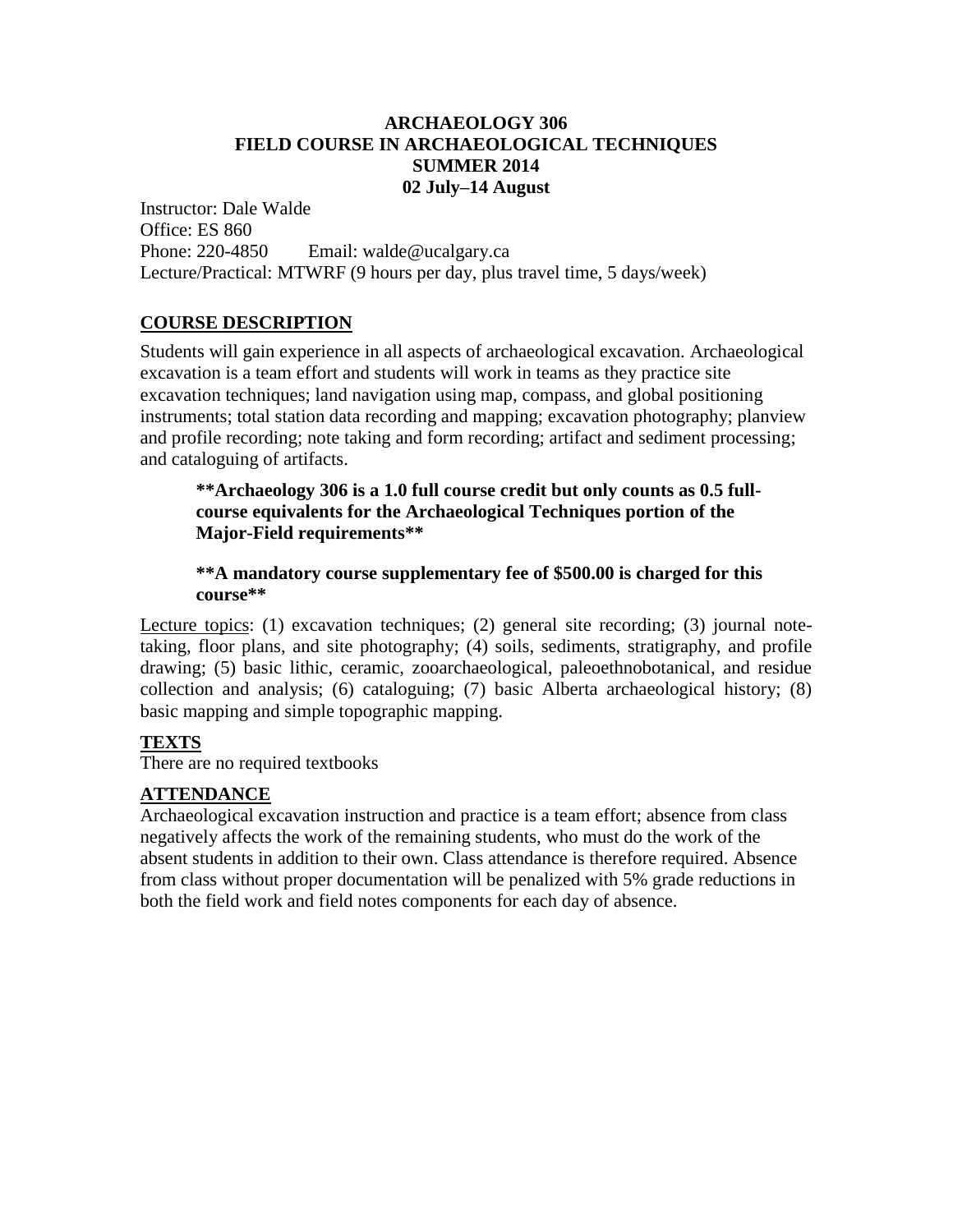# **TRAVEL AND LOGISTICS**

A van will provide return transportation from the Field School Lab entrance at Science Theatres (students will be shown the location on the first day of classes at the University of Calgary to the Cluny Fortified Village site (EePf-1). The site is east of Calgary near the village of Cluny, Alberta, in Blackfoot Crossing Historic Park at the Siksika (Blackfoot) Nation. Students must bring their own drinks, food including a lunch, and snacks as there are no stores or other facilities at the site. The class is primarily an outdoor activity and students must be prepared to take care of themselves in the field. Sunscreen, effective insect repellent, hats, work gloves, and clothing appropriate to current and anticipated weather conditions must be brought to the site by each student.

While working at the Cluny site, class hours will be from 8:30 A.M. to 5:30 P.M. Monday through Thursday, weather permitting. Fridays will generally be on–campus class days although students must be prepared to allow weather and other contingencies to alter that general occurrence. These times do not include travel time and students must consider travel time in their planning. Students requiring transportation must be at the meeting place by 7:00 AM.

# **GRADING**:

| Weekly Quizzes 25%         |  |
|----------------------------|--|
| Skills Tests  10%          |  |
| Field Work 40%             |  |
| Field Notes  15%           |  |
| Spreadsheet Catalogue  10% |  |

No single component of the course must be passed to pass the course.

### **GRADING SCHEME**

| A/A+           | 87-100% | C            | 63-66%  |
|----------------|---------|--------------|---------|
| $\mathbf{A}$ - | 83-86%  | $\mathbf{C}$ | 59-62%  |
| $B+$           | 79-82%  | $D+$         | 55-58%  |
| <sup>B</sup>   | 75-78%  | D            | 50-54%  |
| R-             | 71-74%  | F            | $<$ 50% |
| $C_{\pm}$      | 67-70%  |              |         |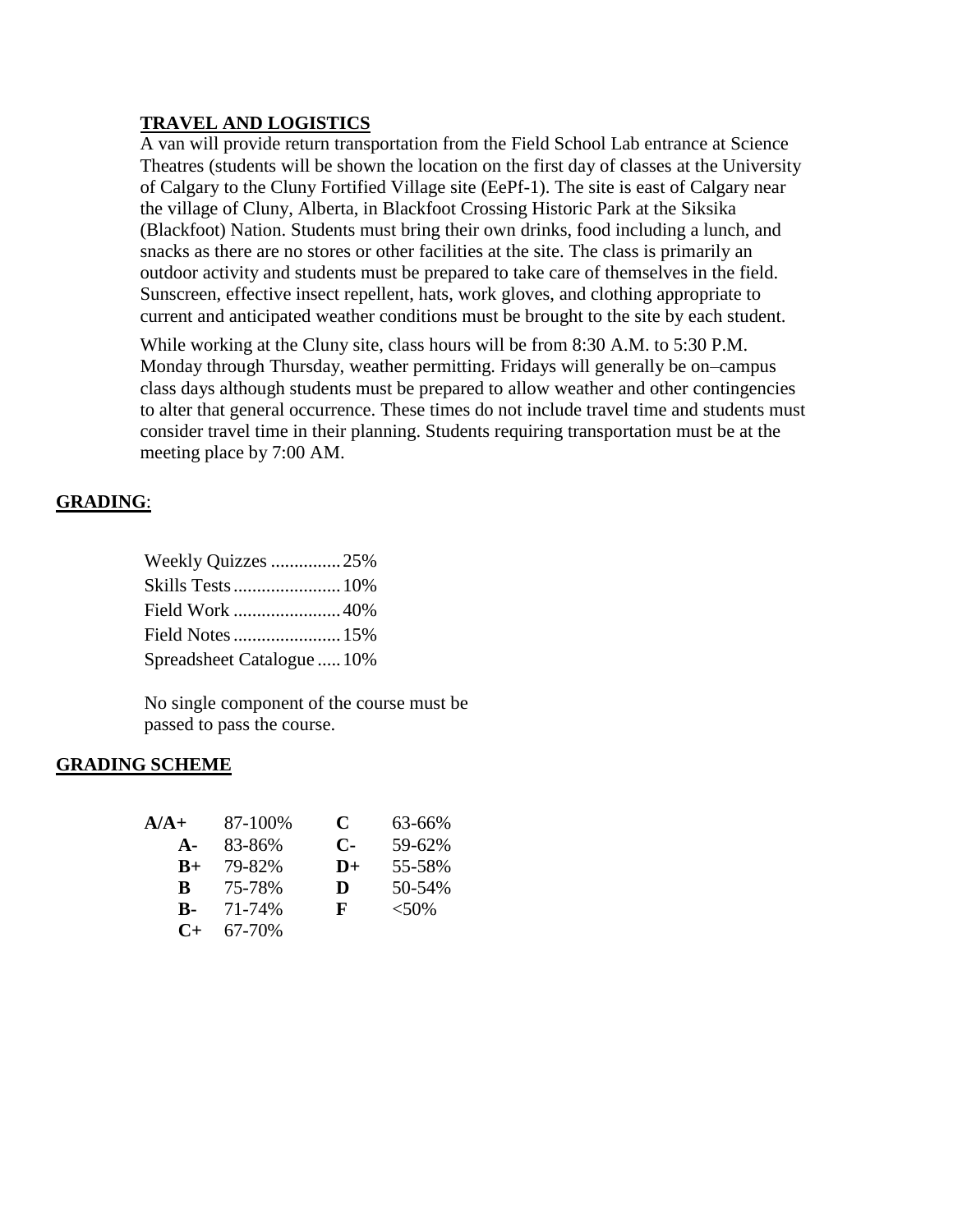# **ADDITIONAL CONTENT**

## **Writing across the Curriculum**

Writing skills are not exclusive to English courses and, in fact, should cross all disciplines. The University supports the belief that throughout their University careers, students should be taught how to write well so that when they graduate their writing abilities will be far above the minimal standards required at entrance. Consistent with this belief, students are expected to do a substantial amount of writing in their University courses and, where appropriate, instructors can and may use writing and the grading thereof as a factor in the evaluation of student work. The services provided by the Writing Centre in the Effective Writing Office can be utilized by all undergraduate and graduate students who feel they require further assistance.

### **Academic Accommodation Policy**

It is the students' responsibility to request academic accommodations. If you are a student with a documented disability who may require academic accommodations and have not registered with Student Accessibility Services, please contact them at 403-220-6019. Students who have not registered with Student Accessibility Services are not eligible for formal academic accommodations. More information about academic accommodations can be found at [www.ucalgary.ca/access.](http://www.ucalgary.ca/access)

## **Freedom of Information and Protection of Privacy Act**

The University of Calgary is committed to protecting the privacy of individuals who work and study at the University or who otherwise interact with the University in accordance with the standards set out in the Freedom of Information and Protection of Privacy Act.

Please refer to the following link for detailed information: <http://www.ucalgary.ca/legalservices/foip>

### **Academic Misconduct**

Academic dishonesty is an unacceptable activity at the University of Calgary and students are **strongly advised** to read the Student Misconduct section of the University Calendar. Quite often, students are unaware of what constitutes academic dishonesty or plagiarism. The most common are:

- 1) Presenting another student's work as your own
- 2) Presenting an author's work or ideas as you own without proper referencing
- 3) Using work completed for another course

This activity will not be tolerated and students conducting themselves in this manner will be dealt with according to the procedures outlined in the University Calendar. For detailed information on what constitutes academic misconduct, please refer to the following link:

<http://www.ucalgary.ca/pubs/calendar/current/k-2-1.html>

# **Plagiarism**

Plagiarism involves submitting or presenting work as if it were the student's own work when it is not. Any ideas or materials taken from another source written, electronic, or oral must be fully and formally acknowledged. Plagiarism includes but is not limited to:

(a) The work submitted or presented was done, in whole or in part, by an individual other than the one submitting or presenting the work (this includes having another impersonate the student or otherwise substituting the work of another for one's own in an examination or test),

(b) Parts of the work are taken from another source without reference to the original author,